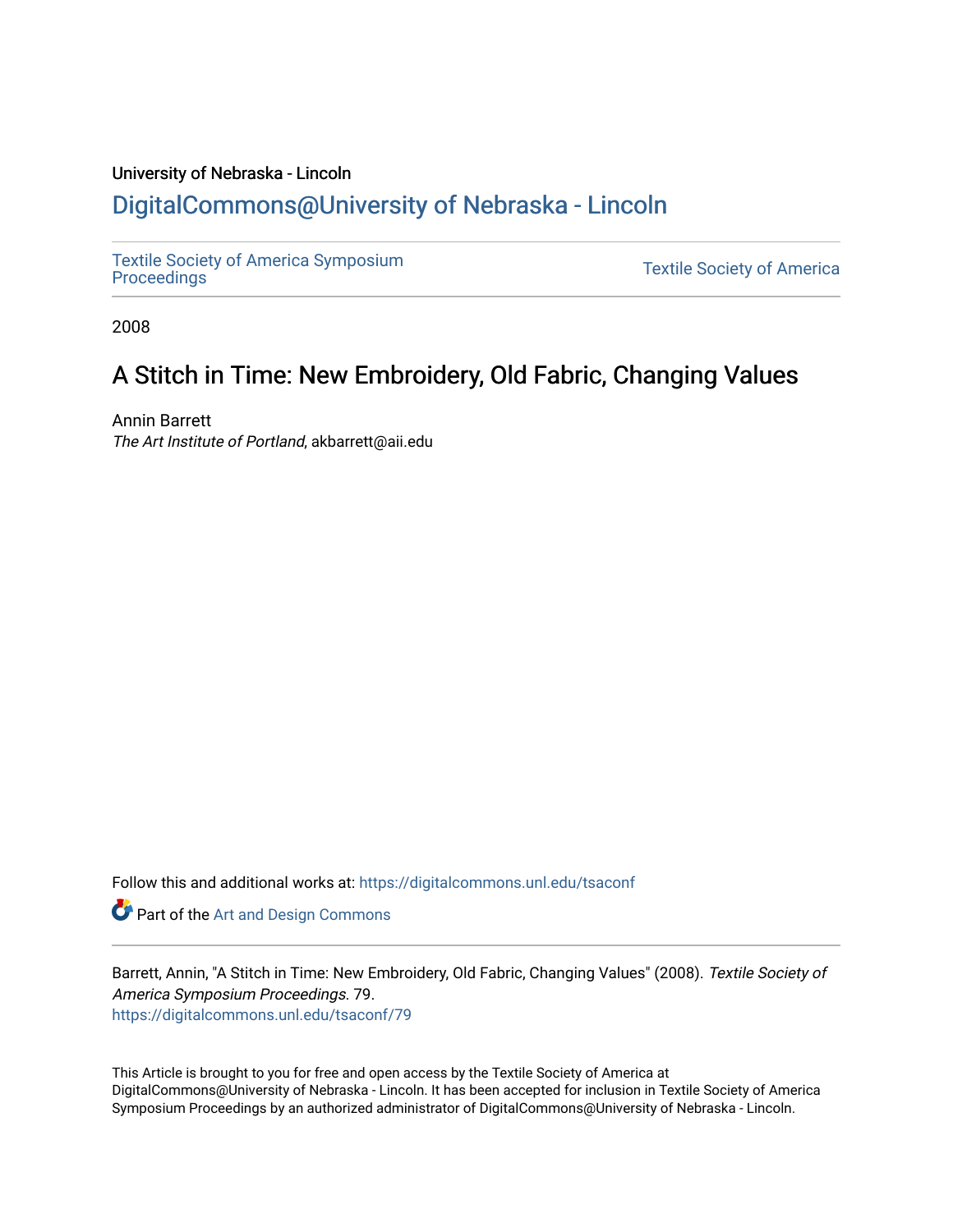TEXTILE SOCIETY OF AMERICA 11TH BIENNIAL SYMPOSIUM

SEPTEMBER 4 - 7, 2008

**TEXTILES AS CULTURAL EXPRESSIONS** HONOLULU, HAWAI'I

## **A Stitch in Time: New Embroidery, Old Fabric, Changing Values**

2008

Annin Barrett akbarrett@aii.edu

Using recent embroidered artwork by Ghada Amer, Orly Cogan, and Louise Bourgeois as a bellwether for changing social relationships, this paper will discuss how values regarding time, family and gender roles have evolved in the past couple of generations. Rozsika Parker's pivotal 1984 book, The Subversive Stitch, recognized the significant relationship between women's social history and their embroidery styles, passed down through generations in Europe and America. We can extend that analytical approach to embroidered artwork being made today. Parker's book ends with 1970s feminist art, such as Judy Chicago's Dinner Party. This work achieved a kind of equal but separate status in the art world, and is now installed in the Elizabeth A. Sackler Center for Feminist Art at the Brooklyn Museum of Art. A roomful of historic documentation prepares the viewer to appreciate it and the mostly non-professional, feminine arts tradition it alludes to. Hand embroidery was still commonly practiced by women as a craft throughout the 1960s and early 1970s. During the 1980s and 1990s however, embroidery languished as many women reacted against traditional feminine roles by refusing to sew or do other domestic tasks perceived as menial. This rupture in the relationship between embroidery and women set the stage for a different aesthetic tradition to emerge.

These days, in hip towns across America, super crafty clubs in the style of Debbie Stoller's Stitch 'n Bitch knitting groups, meet at bars for sessions complete with martinis and attitude. The DIY Lounge gathering at Portland, Oregon's Doug Fir bar is a good example of this phenomenon. A kind of crafts fair/social hour, it encourages hands-on craftwork, including stitchery, in a public setting. Instead of learning how to embroider from their mothers at home, as women did for generations, young women now teach each other. Out of this new relationship to handmade textiles come stories and humor that would have been inappropriate in an earlier era.

Comparing outmoded social attitudes with the changing function of textiles in daily life, we also gain insight into the revaluing of time in Western culture. Time-intensive practices employed to create common household linens have become almost extinct in only a couple generations. It is significant that hand embroidery, once practiced by a majority of women as a marker of feminine domesticity, has recently been revalued as a museum-worthy medium in the historically maledominated realm of fine art. Many contemporary artists in the last ten years have addressed the connection between textiles and a woman's current place in society. Much of this work is concerned with its placement in art history, often asserting its own importance with irony, humor and subversive wit.

The subject of her own recent retrospective at the Brooklyn Museum of Art, Ghada Amer pointedly adopts some formal characteristics of mid-20<sup>th</sup> Century modernist painting to challenge cultural expectations. In pieces like Anne (Fig. 1), a stitched and painted canvas from 2004, she evokes Jackson Pollack's famous drip paintings. The male bastion of Abstract Expressionism, with its emphasis on raw masculine energy, was made famous by Pollack, nicknamed Jack the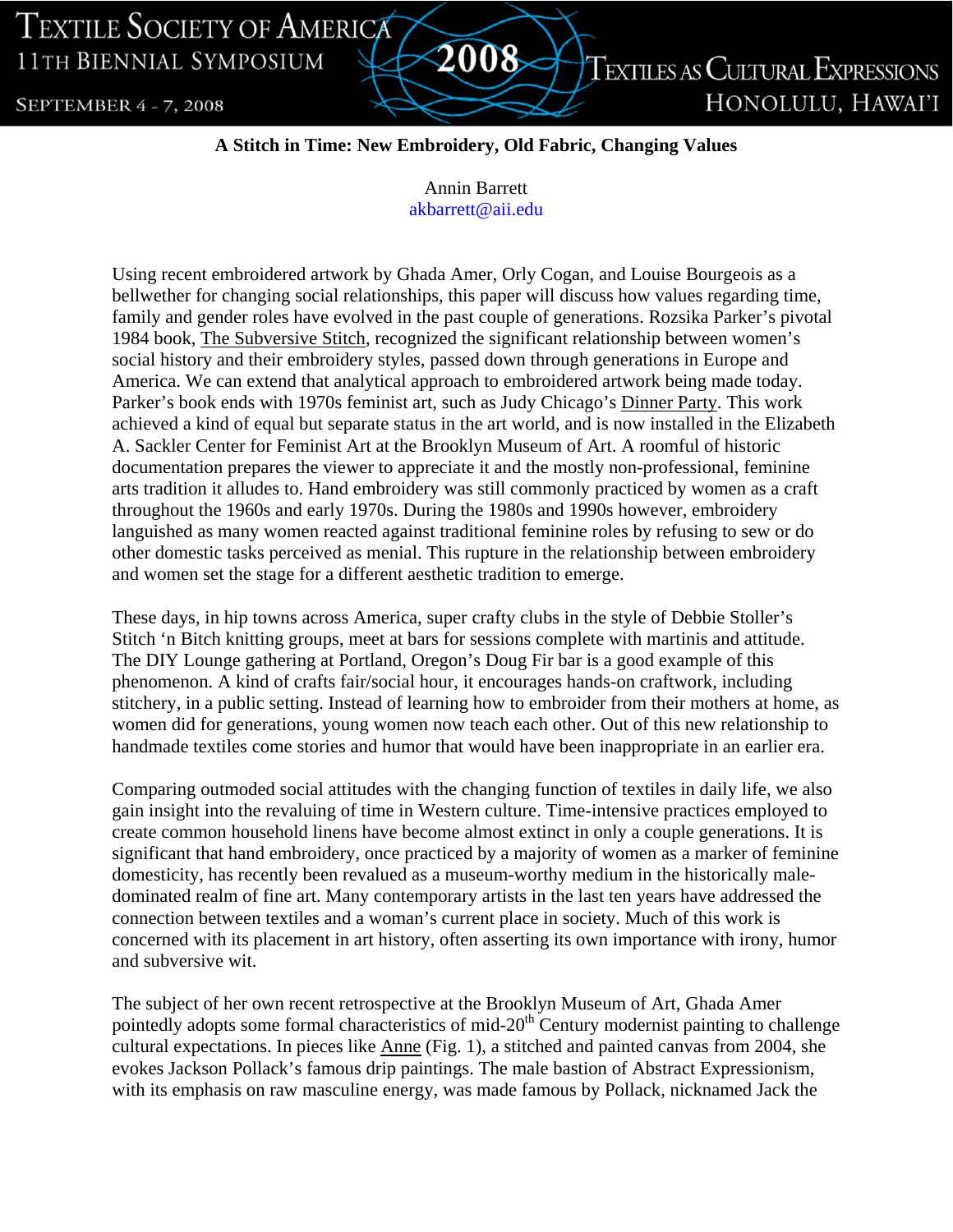Dripper. Ghada Amer employs a similar compositional motif, but alters the content to expose the libidinous undertow of Pollack's Jungian inspired works. She provides a voyeuristic experience, co-opted from men's pornographic magazines, that rewards the curious with veiled eroticism. Pollack's drips become Amer's dangling thread, both charged with sexual innuendo from opposite sides of the sexual divide.



*Figure 1 (left). Anne © Ghada Amer. Courtesy Gagosian Gallery. Figure 2 (right). The New Albers © Ghada Amer. Courtesy Gagosian Gallery.* 

The modernist artist Josef Albers' Homage to the Square is also referenced in Amer's work. Albers experimented with changing perceptions of color and shape and sought to minimize the effect of the artist's hand or subjective meaning. For instance, he is known to have used paint directly out of the tube instead of mixing it to his own colors. Josef Albers approached art almost as a science, interested in controlling visual stimuli. In The New Albers (Fig. 2), from 2002, Amer borrows Albers' Minimalist format but offers a much more lively perception of colored shapes in her messier stitched and painted version. It's as if she is liberating the repressed energy of those colored squares from that bygone artistic era.

A lot of art movements have come and gone since the heyday of mid- $20<sup>th</sup>$  century modernism practiced by Pollack and Albers. Amer chooses to appropriate art made at the height of male dominance in our culture and fine arts. She is exorcising lingering, subconscious expectations encoded in the approach to materials from over fifty years ago.

A different way of layering meaning is achieved by Orly Cogan and Louise Bourgeois' manipulation of materials. The past is invoked by the use of vintage household cloth, freshly hand stitched by the artists with a new message. The surprising contrast between old and new textile strata signifies an elegiac distance from past ways of living and serves as a measure of how much society has changed.

More direct than Ghada Amer's embroidered paintings, Orly Cogan's lustily embroidered nudes of the past few years explore other changing social norms. There is a well-lit, frankly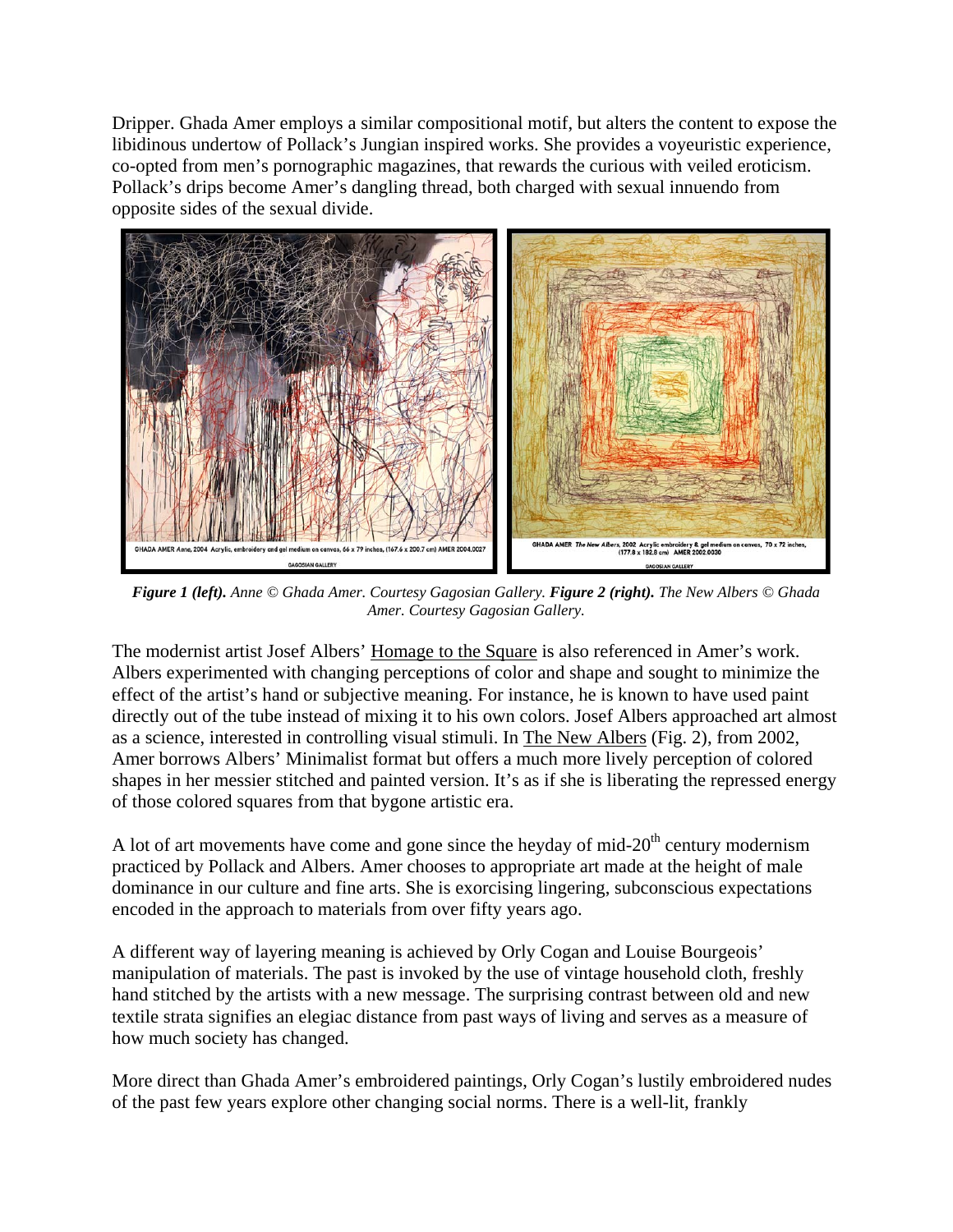unapologetic quality to Cogan's voluptuous women and sex-object men. Amorous relationships are freely expressed with rosy nipples and sensuous poses in a celebration of open sexuality from a feminine gaze. Although men are represented as sexually available as in the stitched and painted Size Matters, the female nudes do not pose as objectified pin-ups (Fig. 3). Instead, they look relaxed and in charge, lounging at home in front of the TV or texting on their cell phones as in Busy Barbie (Fig. 4). This title refers, of course, to the nearly goddess-like ability women must strive for to meet the demands of our times: domestic diva, sex bomb, supermom, corporate climber, president? Our lives are full of expectations. In her artist's statement, Cogan says that she is searching for that odd thing, the Feminist Beauty Queen.



*Figure 3. Orly Cogan, Size Matters, 50" x 43". Photo courtesy of the artist. Figure 4. Orly Cogan, Busy Barbie, 50" x 50". Photo courtesy of the artist.* 

Cogan's trope is to recycle used household linens for her artwork. Most of the dresser scarves, tablecloths and bedspreads she uses were originally omni-directional, meant to be viewed from any side as they were draped over furniture. Cogan orients them, creating a two-dimensional pictorial space. They are no longer functional items but have become art. The domestic context of much of her work casts an ironic look back at former times.

Tea towels stitched in the 1950s often include popular embroidery patterns that inculcated the traditional role of housewife in cross-stitched weekly sets. Do you remember the order of a wellrun household? Monday is washing day, Tuesday is ironing day, Wednesday is mending day, Thursday is market day, Friday is cleaning day, Saturday and Sunday are baking days. Sometimes, a busy little dog, hen or other domesticated animal intended as a symbolic stand-in for the housewife appears, obediently doing tasks.

Cogan counters that with Saturday, using the familiar weekday-title-on-tea-towel format to illustrate a more leisurely approach to household chores, if they get done at all (Fig. 5). Today's woman obviously has other priorities besides doggedly performing household chores. A Woman's Work Is Never Done (Fig. 6) is another provocative portrait of feminine self-pleasure. The vacuum hose attachment has become a dildo for these unashamed women. We do not live in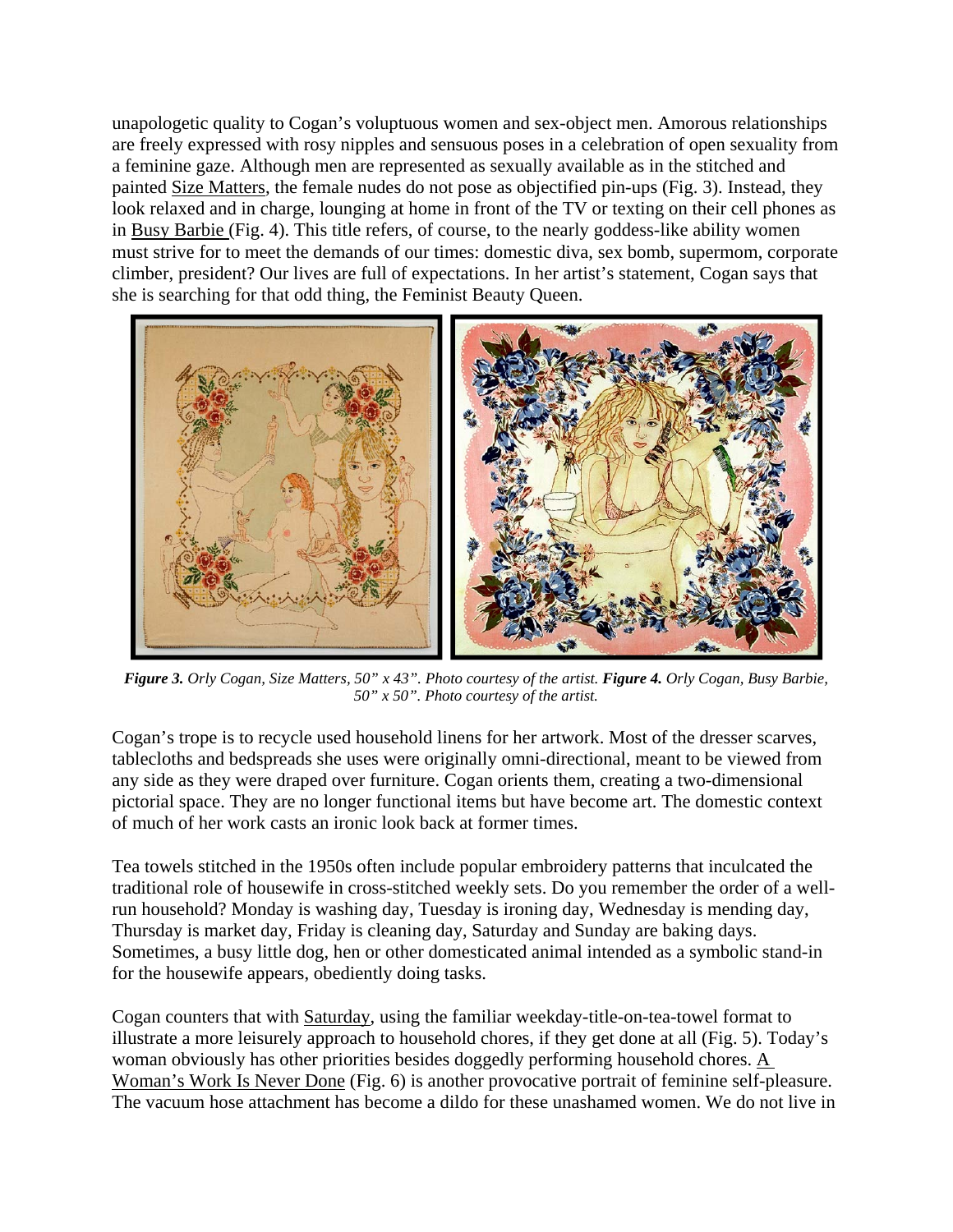innocent times! The tone of Cogan's work celebrates contemporary women's role in society, confidently redefining the realms of housework, gender roles, feminine sexuality and power.



*Figure 5. Orly Cogan, Saturday, 30" x 21". Photo courtesy of the artist. Figure 6. Orly Cogan, A Woman's Work Is Never Done, 68" x 51". Photo courtesy of the artist.* 

No stranger to sexual themes (she was famously photographed by Robert Mapplethorpe with a large phallus sculpture tucked under her arm), Louise Bourgeois' work often involves gender issues. She belongs to an earlier generation than the previous two artists, and grew up in her parent's tapestry restoration workshop during the early 1900s. Her feminist mother warned her not to get trapped working on undervalued textiles for a meager living, like herself, and refused to teach her daughter textile skills in an attempt to liberate her from a lowly social status. However, Bourgeois also credits the tapestry workshop with training her to appreciate beauty at an early age.

In Ode á l'Oubli, or Ode to the Forgotten, from 2004, Bourgeois confronts this dichotomy of values (Figs. 7 and 8). Old dishtowels, monogrammed napkins and curtains from several decades ago have been reconstructed into an artist's book of abstract images honoring a lived, familial past. Bourgeois' presentation provides a sense of discovery as the layers of household textiles unbutton to display a primer on abstract composition.

Bourgeois re-contextualizes these used fabrics in a sly, understated format to be read as a kind of text. Elsewhere in the book, on only two pages out of 36 she printed text that gives a clue to her intrigue. The words in red ink read, "the return of the repressed" and "I had a flashback of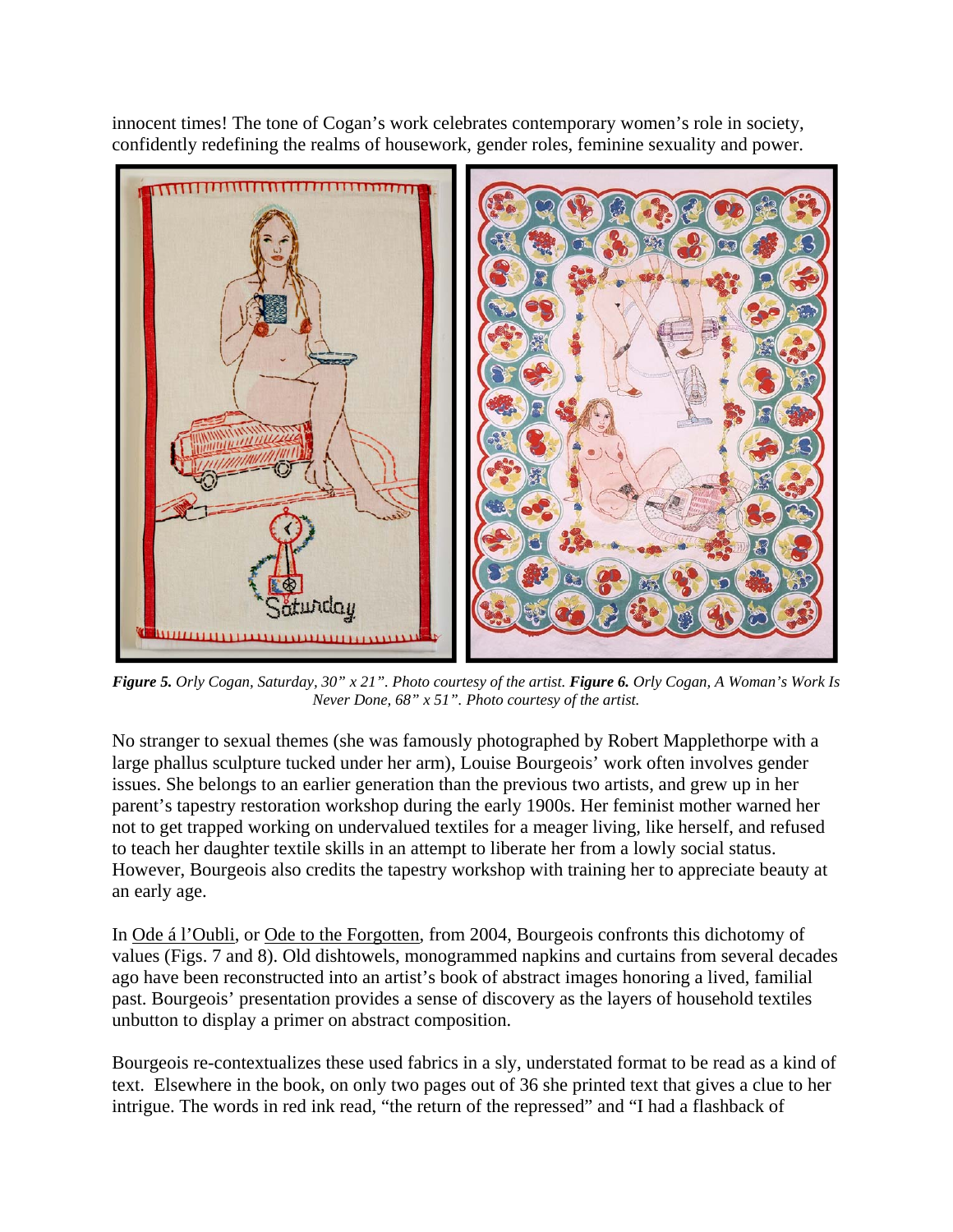something that never existed." They refer to childhood memory, the kind of subliminal experiences that shape our aesthetics without our awareness. On page five, embroidered eggs in a nest echo a theme seen in Bourgeois' more famous artwork, of a secret potential to be revealed.



*Figure 7. Louise Bourgeois, Ode a l'Oubli, 10 3/4"x 13 1/4". Published by Peter Blum Edition, New York. Courtesy Peter Blum Edition, New York.* 

Bourgeois' early exposure to tapestry would have acquainted her with a visual aesthetic quite different from fine art painting made in the mid- $20<sup>th</sup>$  century. In many ways they are opposites: for example, groups of anonymous weavers intricately working yarns into tapestry versus a singular heroic artist flinging paint onto canvas. However, they both have fabric as their base. Bourgeois frequently employs dualities in her artwork, and Ode to the Forgotten is no exception. What she has done is to conflate the dual aesthetics of textiles and painting into one piece. Simply woven and stitched, old household fabrics are presented in a context that invites the aesthetic consideration usually reserved for fine art painting.

Again, we can look to mid-20<sup>th</sup> century painters for a visual comparison. Consider Morris Louis' stripe paintings, thinned paint poured on raw, unprimed canvas. Their estimated value is over a million dollars apiece. As material objects, they are simply fabric with colored stripes. So, how should we evaluate a page from Bourgeois' Ode to the Forgotten? What is the worth of a worn striped tea towel, the silent witness to a family's personal history? This astonishing visual connection between used rags and sophisticated abstract art revalues textiles and begs the question, how much more have we ignored from our past? In Ode to the Forgotten, Bourgeois has raided the family linen collection to bring aesthetic issues out of the closet and air outdated value systems.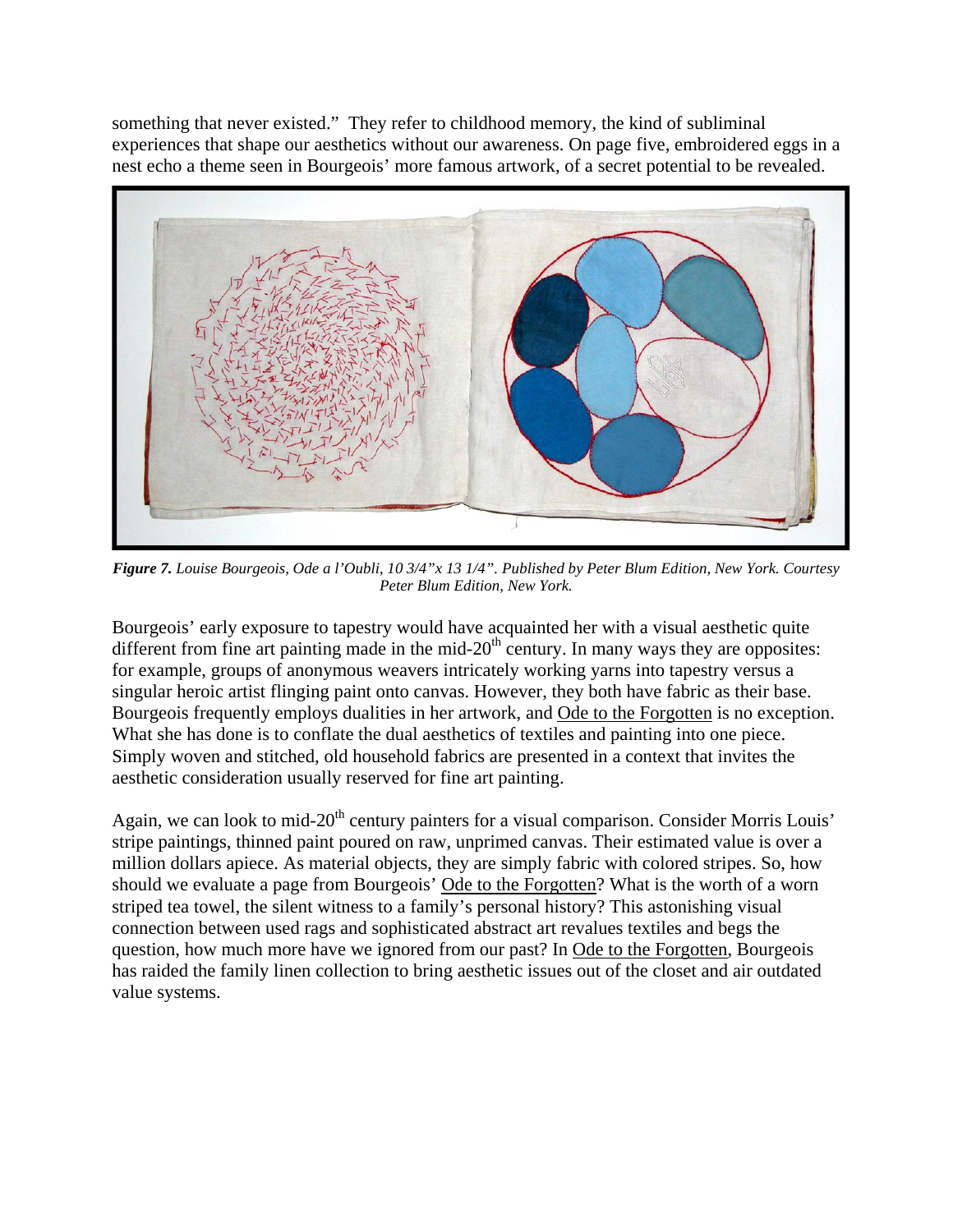

*Figure 8. Louise Bourgeois, Ode a l'Oubli, 10 3/4" x 13 1/4". Published by Peter Blum Edition, New York. Courtesy Peter Blum Edition, New York.* 

Bourgeois uses many textile references in her work, both subtle and obvious: the spider, the needle, used clothes, and flax. She has said that, "sewing is my attempt to keep things together and make things whole."<sup>1</sup> Her use of textiles helps to balance the gendered power roles of male and female elements in art.

Stitchery remains subversive. It continues to hold an outsider's position in the fine art canon, although that status is changing. With its alternative relationship to painting it still compels artists to pick up their needles to express how they see the world from a different perspective. The three artists I've shown here are examining how social values have changed since mid-20<sup>th</sup> century modernism, not from a militant feminist viewpoint but with an ironic sensibility and selfawareness that challenges long held aesthetic conventions.

Our shared history of cloth makes it capable of expressing the entire range of human experience. Social relationships and gender roles have been represented in textiles throughout history. What is different now is embroidery's break with the feminine ideal; for the first time in hundreds of years it is no longer an essential part of every woman's training. The role of women in society and at home has radically changed in the last fifty years. The amount of time spent embellishing textiles makes them extraordinary in today's culture, where time has become a precious commodity. For all of these reasons, embroidery is being revived as an important aesthetic medium by many contemporary artists.

 $\overline{a}$ 

<sup>1</sup> Matt, Gerald, and Weiermair, Peter, eds. *Louise Bourgeois: Aller-Retour.* Nurnberg:Verlag fur moderne Kunst Nurnberg, 2005.